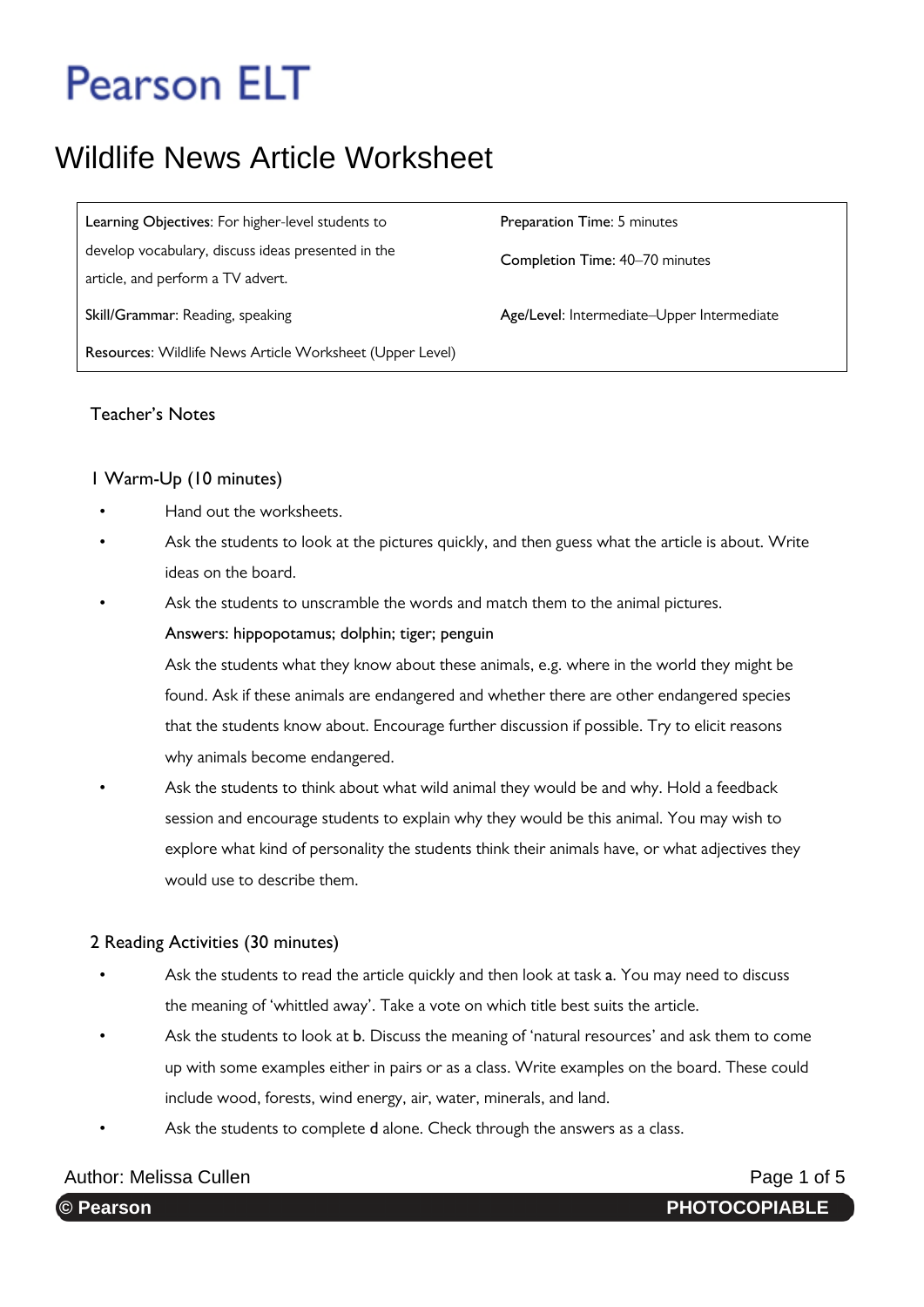## Wildlife News Article Worksheet

- Tell the students to get into pairs. They each need to pick a word and think of a way to describe the word without actually saying it. They can use pictures if they want. Ask students to take turns choosing a word and describing it to their partner. Give them a few minutes so that they can practise at least a few of the words.
- Ask the students to discuss the questions in **d** in pairs. Hold a brief feedback session afterwards so that everyone can share their ideas.

#### **Answer Key:**

| C | l exploitation | 2 drastic    | 3 plunder | 4 burgeoning | 5 overconsumption |
|---|----------------|--------------|-----------|--------------|-------------------|
|   | 6 expansion    | 7 roam       | 8 mere    | 9 ivory      | 10 agricultural   |
|   | II sustain     | 12 attribute | 13 dire   | 14 replenish |                   |

### **3 Extension (30 minutes)**

- In this activity, students will design a TV advert to raise awareness and offer advice to people who want to help. You may wish to bring in pictures of wild animals and some information about endangered animals for them to use.
- Make sure the students use their own words, not complete sentences from the article.
- After the students have planned and practised their television adverts, ask them to perform for the class.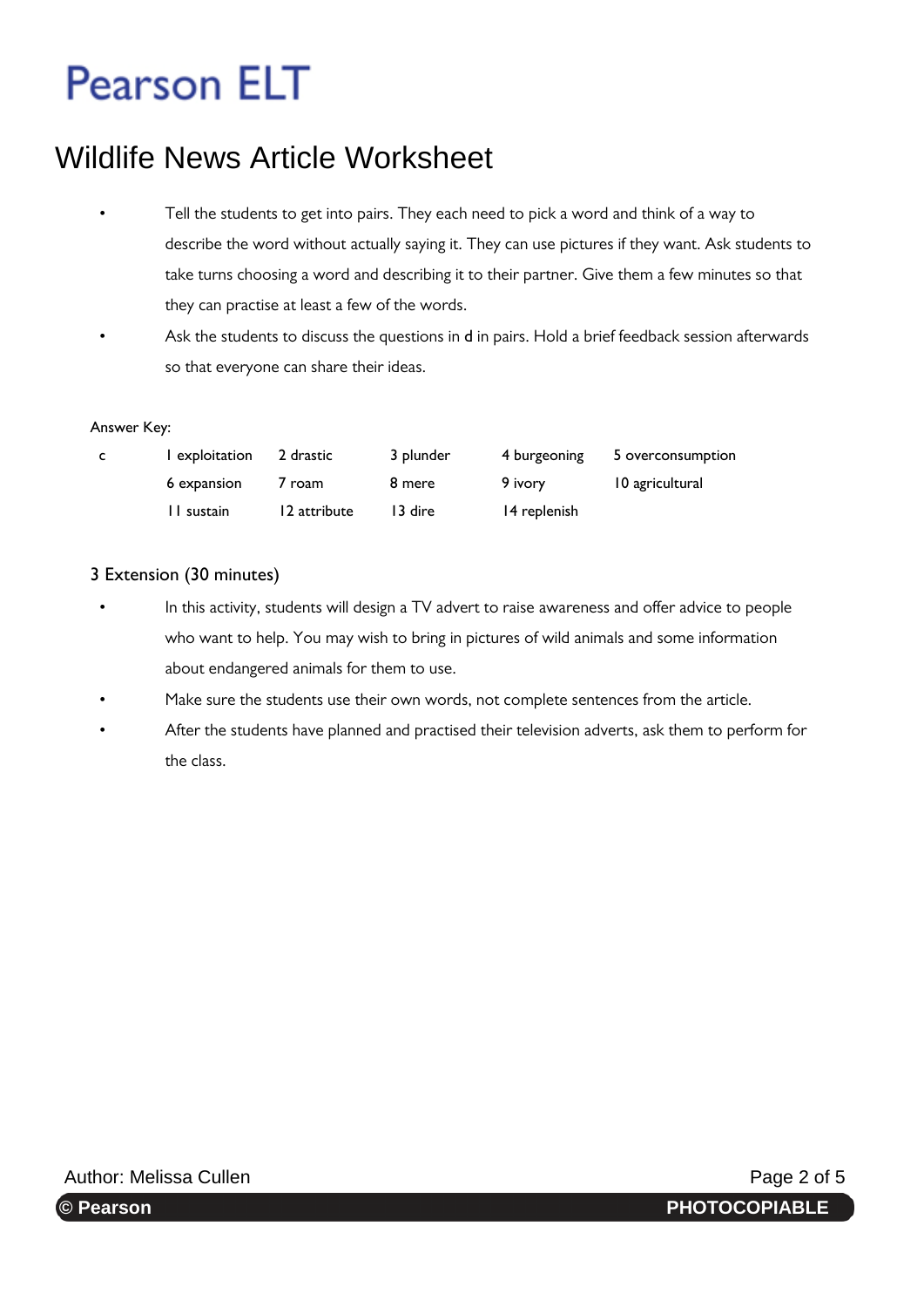## Wildlife News Article Worksheet

*1 You are going to read an article. Quickly look at the pictures and complete the following tasks.* 

- What do you think the article is about?
- What wild animals are shown in the pictures? Unscramble the animal names below.

mhipuapsopot  $\rightarrow$ h<sub>\_\_\_\_\_\_\_\_\_\_\_\_</sub> gitre  $\rightarrow$  \_\_\_\_\_

| hIndpio $\rightarrow$ |  |
|-----------------------|--|
| uegpinn $\rightarrow$ |  |

If you could be any wild animal, which would you be and why?



**PHOTOCOPIABLE**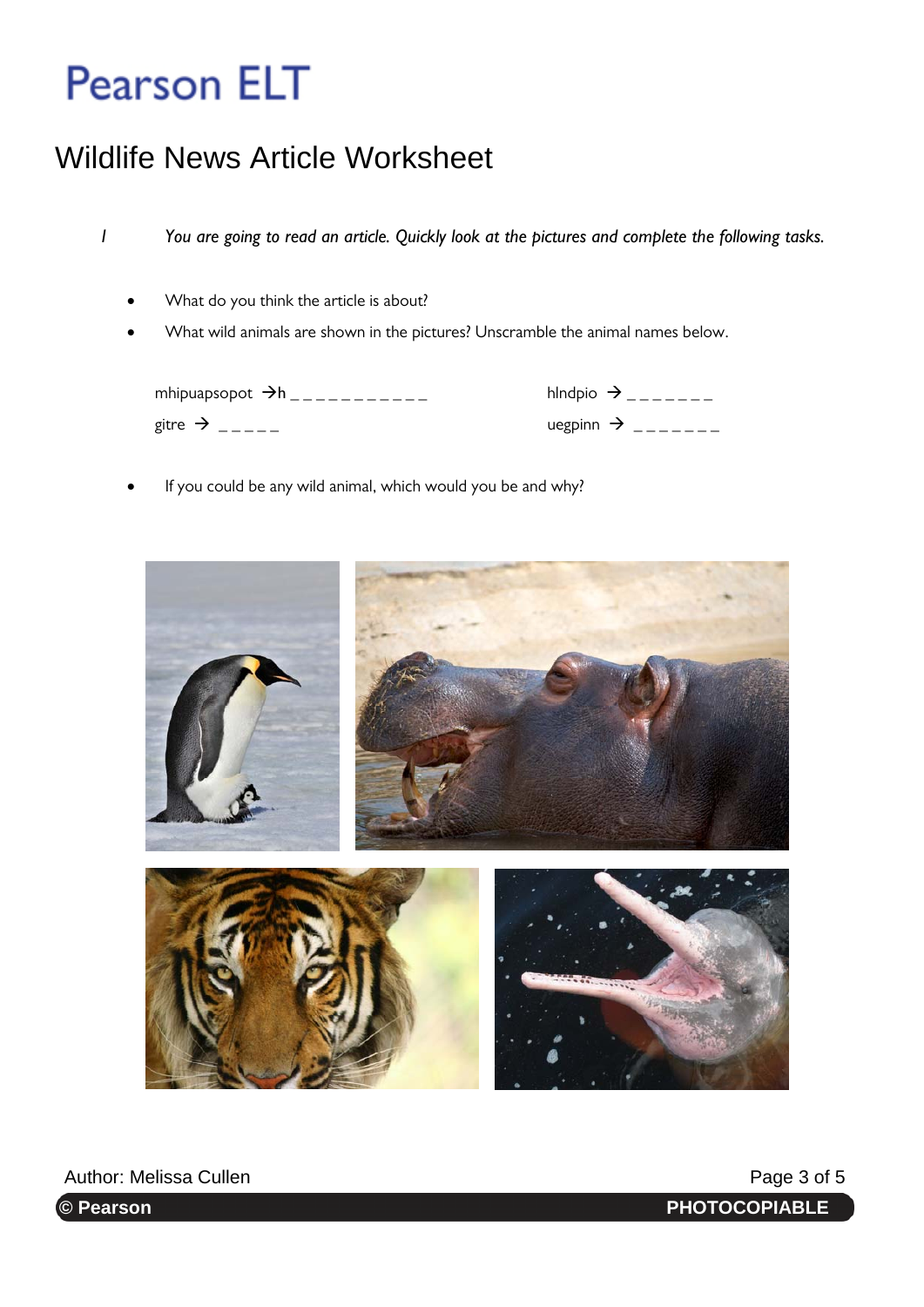## Wildlife News Article Worksheet

*2 Read the article and complete the tasks below.* 

In its two-yearly Earth health report, the World Wildlife Fund (WWF) has warned of the dire consequences of humanity's exploitation of the world's natural resources.

\_\_\_\_\_\_\_\_\_\_\_\_\_\_\_\_\_\_\_\_\_\_\_\_

The latest figures collected by the WWF and London Zoo show that between 1970 and 2008, the Earth's wildlife population fell by nearly a third, with species in certain regions suffering an even more drastic decrease.

The tiger in Asia, now forced to compete with the **burgeoning** human population, is free to **roam** only 7 per cent of the land that used to be its home, and its population has seen a 70 per cent decline since 1980. The numbers of Emperor penguins on Antarctica have fallen by nearly half since 1970, while populations of Atlantic cod have dropped by 74 per cent as a result of overfishing. Hippopotamus numbers in the Republic of Congo plummeted by 95 per cent in 40 years, which many attribute to agricultural expansion as well as the ivory trade.

Generally speaking, it is the world's freshwater creatures that have suffered the greatest decline, with numbers a mere third of what they were in 1970. It is even feared that some, such as the Yangtze river dolphin, may already be extinct. The last reported sighting of the dolphin was ten years ago.

The WWF warns that resources such as water and forests are being plundered, particularly by rich nations, faster than they can be replenished, and Earth will not be able to sustain our current standard of living for much longer. If the overconsumption of natural resources continues at the current rate, by 2030 we will need the equivalent of an additional planet to support our needs. By 2050, we will need a third planet. But of course, we only have one planet at our disposal.

a Which of the following titles best suits the article?

**Wild Animals Will Save the World World's Wildlife Whittled Away Pollution Causes Wildlife to Become Extinct** 

b What is the meaning of *natural resources*? Add some examples of natural resources to the box below.



Author: Melissa Cullen **Page 4 of 5** Author: Melissa Cullen

**PHOTOCOPIABLE** 

© Pearson